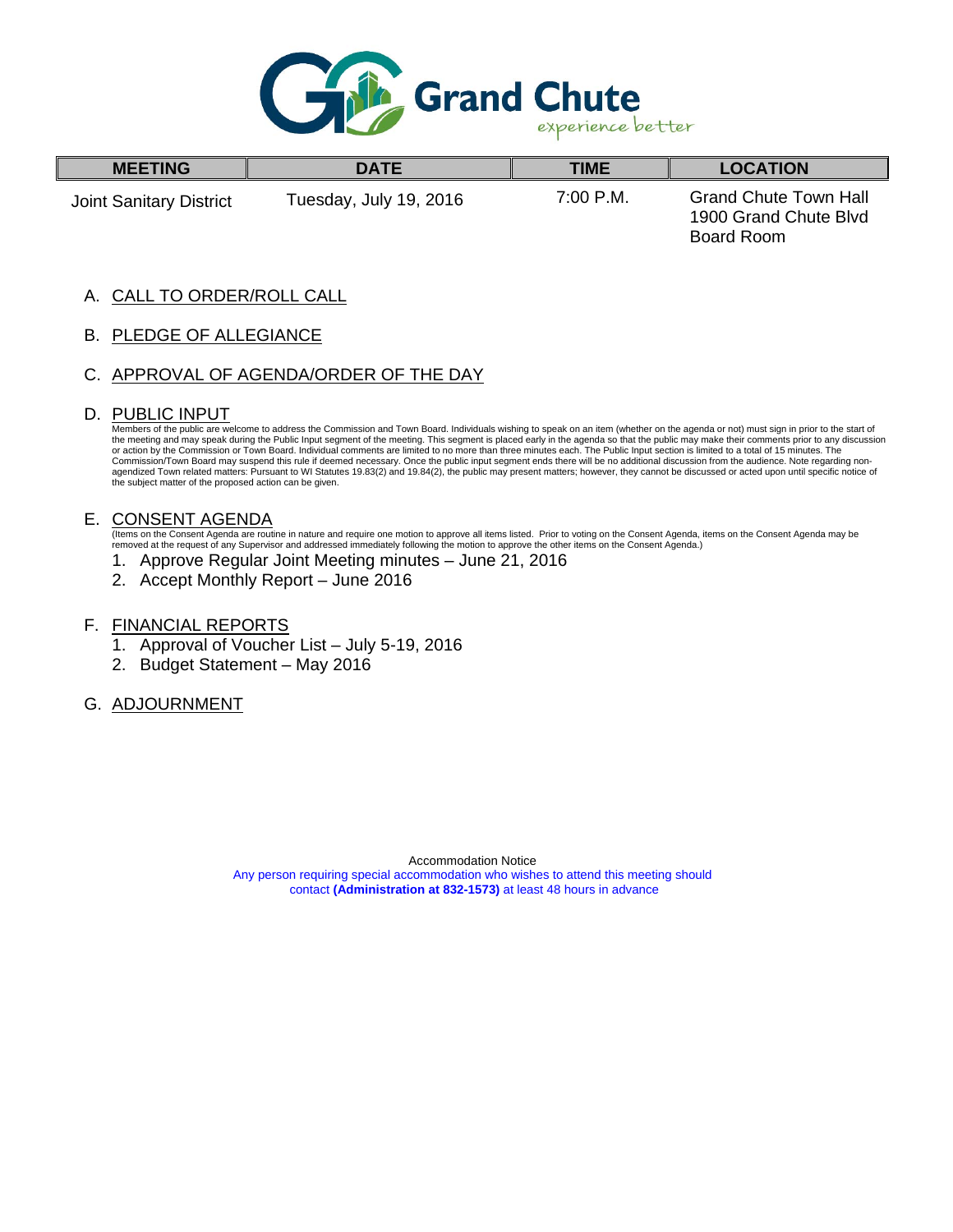### JOINT REGULAR MEETING – SANITARY DISTRICT NO. 1, NO. 2, NO. 3 & EAST SIDE UTILITY DISTRICT – 1900 W. GRAND CHUTE BLVD., GRAND CHUTE, WI – JUNE 21, 2016

#### CALL TO ORDER/ROLL CALL

Meeting called to order at 7:00 p.m. by Dave Schowalter, presiding officer.

PRESENT: Dave Schowalter, Jeff Nooyen, Travis Thyssen, Bruce Sherman, Jim Pleuss, and Karen L. Weinschrott, Town Clerk

STAFF: Jim March, Town Administrator; Tim Bantes, Fire Chief; Greg Peterson, Police Chief; Bob Heimann, IT Director; Tom Marquardt, Director of Public Works; Mike Patza, Town Planner; Mike Velie, Police Department; Matt Kasriel, Fire Department; Karen Heyrman; Deputy Public Works Director; Carl Sutter, McMahon Associates; Attorney Koehler, Herrling Clark Law Offices.

OTHERS: 7 signed attendance

PLEDGE OF ALLEGIANCE

President Schowalter led the Pledge of Allegiance.

APPROVAL OF AGENDA/ORDER OF THE DAY

#### **Motion (Sherman/Pleuss) to approve the agenda as printed. Motion carried.**

PUBLIC INPUT – There was no public input.

CONSENT AGENDA

Approve Regular Joint Meeting minutes – June 7, 2016 Accept Monthly Report – May 2016

**Motion (Nooyen/Thyssen) to approve the minutes and accept the monthly report. Motion carried.**

FINANCIAL REPORTS

Approval of Voucher Lists – June 21, 2016 San 1, 2, 3 & East Side – \$28,719.86; ACH – \$5,474.95

Accept Budget Statement – April 2016

**Motion (Thyssen/Sherman) to approve the voucher list and accept budget statement. Motion carried.**

ADJOURNMENT

#### **Motion (Pleuss/Thyssen) to adjourn. Motion carried.**

Meeting adjourned 7:02 p.m.

These minutes were taken at a regular meeting held on June 21, 2016 and entered in this record book, June 24, 2016 by:

*Karen L. Weinschrott* Karen L. Weinschrott, Town Clerk Joint Sanitary District No. 1, No. 2, No. 3 & East Side Utility District **INITIAL DRAFT**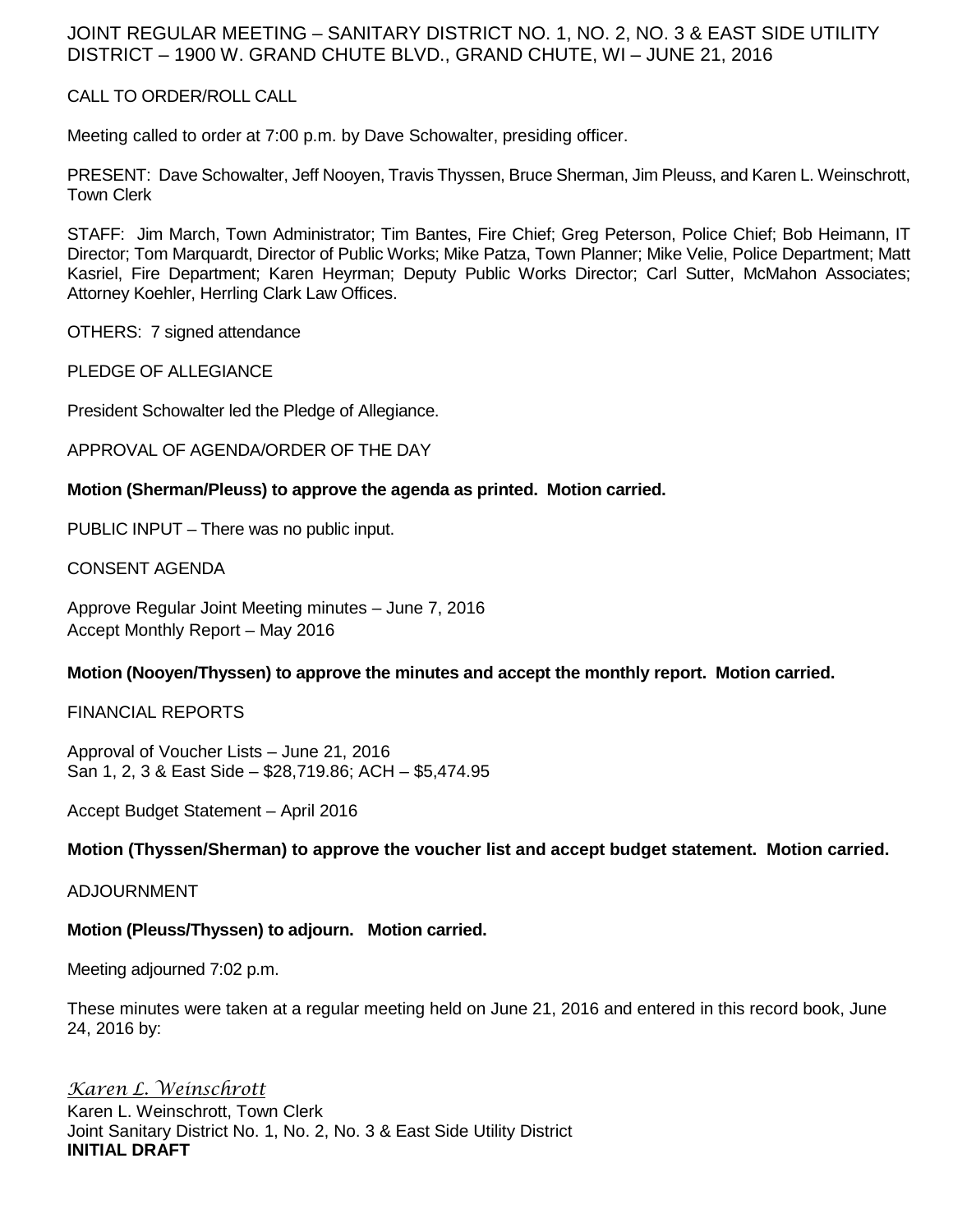

# *Sanitary District No. 1 & 2 Monthly Report JUNE 2016*

| SERVICE CONNECTION PERMITS                          |  |
|-----------------------------------------------------|--|
|                                                     |  |
| (Sections $3 \& 6$ ) (Does not include final bills) |  |

MISC. MAINTENANCE: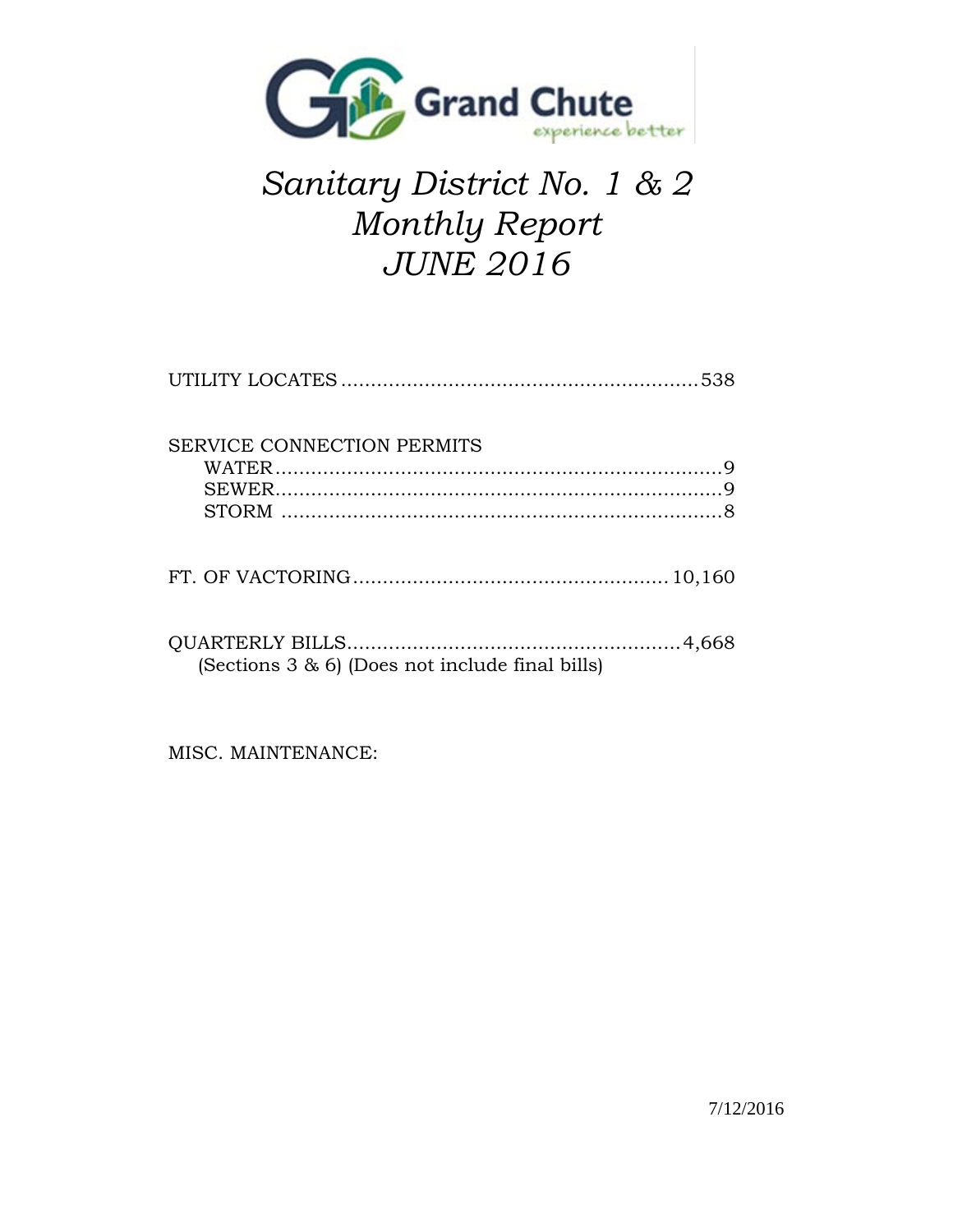## SENSUS METER INSTALLATION PROGRESS

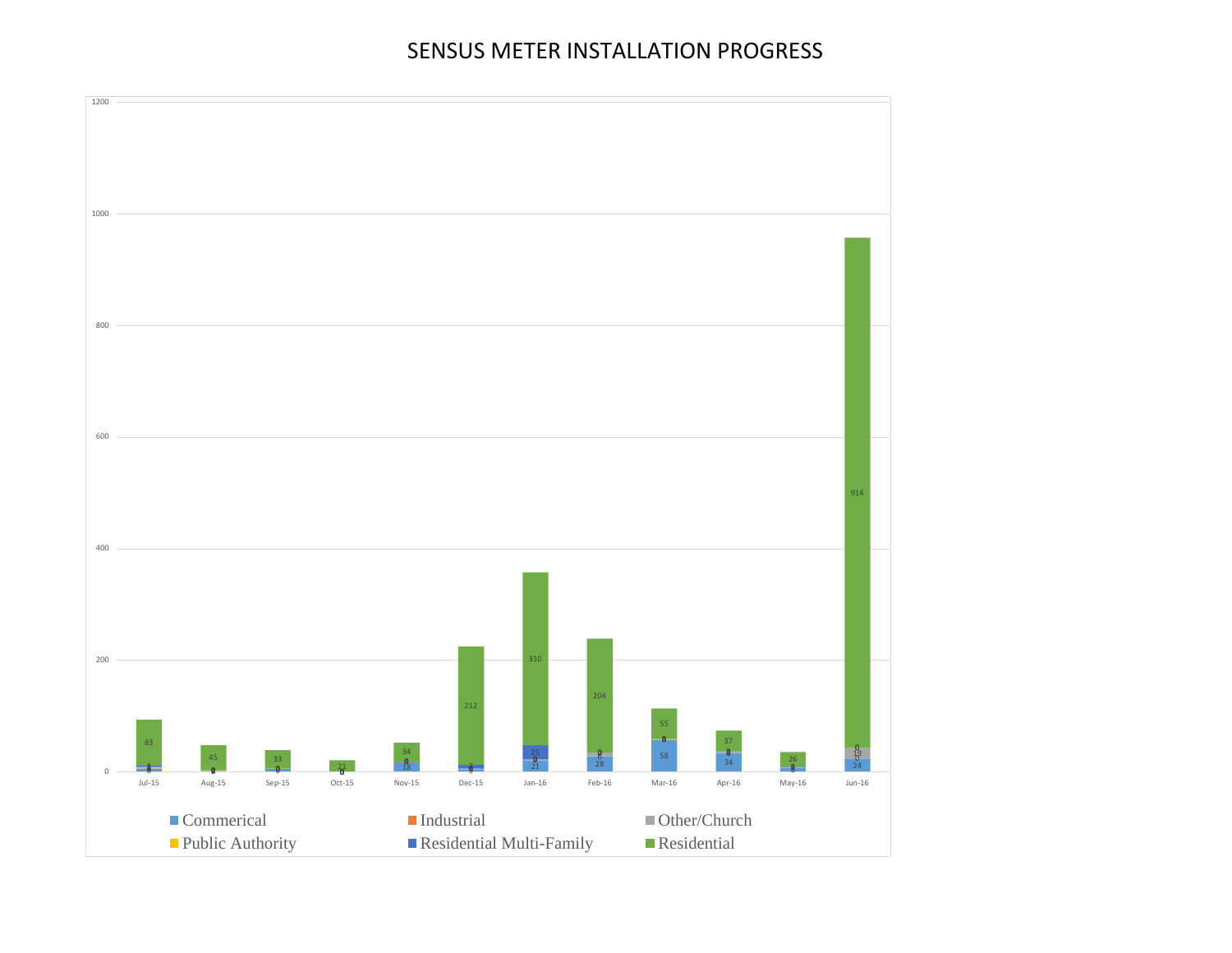|                 | TOWN OF GRAND CHUTE        |                                     |                   | Check Register - SAN Voucher - NO ACH<br>Check Issue Dates: 6/22/2016 - 7/19/2016 |                            | Page:<br>Jul 14, 2016 08:39AM |
|-----------------|----------------------------|-------------------------------------|-------------------|-----------------------------------------------------------------------------------|----------------------------|-------------------------------|
| Check<br>Number | Check<br><b>Issue Date</b> | Payee                               | Invoice<br>Number | Description                                                                       | Invoice GL Account         | Check<br>Amount               |
|                 | Total 90451:               |                                     |                   |                                                                                   |                            | 85.92                         |
| 90452<br>90452  | 07/19/2016<br>07/19/2016   | <b>MCMAHON</b><br><b>MCMAHON</b>    | 902730<br>902731  | LANSER LANE DESIGN AND WDNR PERMITS<br>BENTWOOD POND REDESIGN SERVICES THROU      | 63-00-10700<br>63-00-10700 | 519.10<br>3,889.30            |
|                 | Total 90452:               |                                     |                   |                                                                                   |                            | 4,408.40                      |
| 90457           | 07/19/2016                 | PRECAST SOLUTIONS LLC               | 594               | <b>ADJUSTABLE RISERS</b>                                                          | 63-03-82000-360            | 155.96                        |
|                 | Total 90457:               |                                     |                   |                                                                                   |                            | 155.96                        |
| 90458           |                            | 07/19/2016 PRECISION SEALCOATING IN | 062716            | STREET SWEEPING                                                                   | 63-03-82000-290            | 5,768.10                      |
|                 | Total 90458:               |                                     |                   |                                                                                   |                            | 5,768.10                      |
| 90460           |                            | 07/19/2016 PTS CONTRACTORS INC      |                   | 062316-PAY C CASALOMA DR/NEW HORIZON PAY CERTIFICATE                              | 63-00-10700                | 16,214.28-                    |
|                 | Total 90460:               |                                     |                   |                                                                                   |                            | 16,214.28-                    |
| 90464           |                            | 07/19/2016 SUBURBAN WILDLIFE SOLUTI | 245               | MUSKRAT REMOVAL IN TOWN PONDS                                                     | 63-03-82000-290            | 684.00                        |
|                 | Total 90464:               |                                     |                   |                                                                                   |                            | 684.00                        |
| Total 63:       |                            |                                     |                   |                                                                                   |                            | 28,850.07                     |
|                 | <b>Grand Totals:</b>       |                                     |                   |                                                                                   |                            | 150,472.24                    |

| Dave Schowalter, President:      |                                                                                                                                                                                                                               |
|----------------------------------|-------------------------------------------------------------------------------------------------------------------------------------------------------------------------------------------------------------------------------|
| Jeff Nooyen, Commissioner:       | <u> 1980 - Jan Samuel Barbara, martin di salah sebagai kecamatan dalam kecamatan dalam kecamatan dalam kecamatan </u>                                                                                                         |
| Travis Thyssen, Commissioner:    | the contract of the contract of the contract of the contract of the contract of the contract of                                                                                                                               |
| Bruce Sherman, Commissioner:     |                                                                                                                                                                                                                               |
| Jim Pleuss, Commissioner:        | the control of the control of the control of the control of the control of the control of the control of the control of the control of the control of the control of the control of the control of the control of the control |
| Karen L. Weinschrott, Secretary: | <u> 1980 - Jan Stein Berlin, amerikan besteht in de staat fan de Fryske kommer</u>                                                                                                                                            |
| Julie M. Wahlen, Treasurer:      |                                                                                                                                                                                                                               |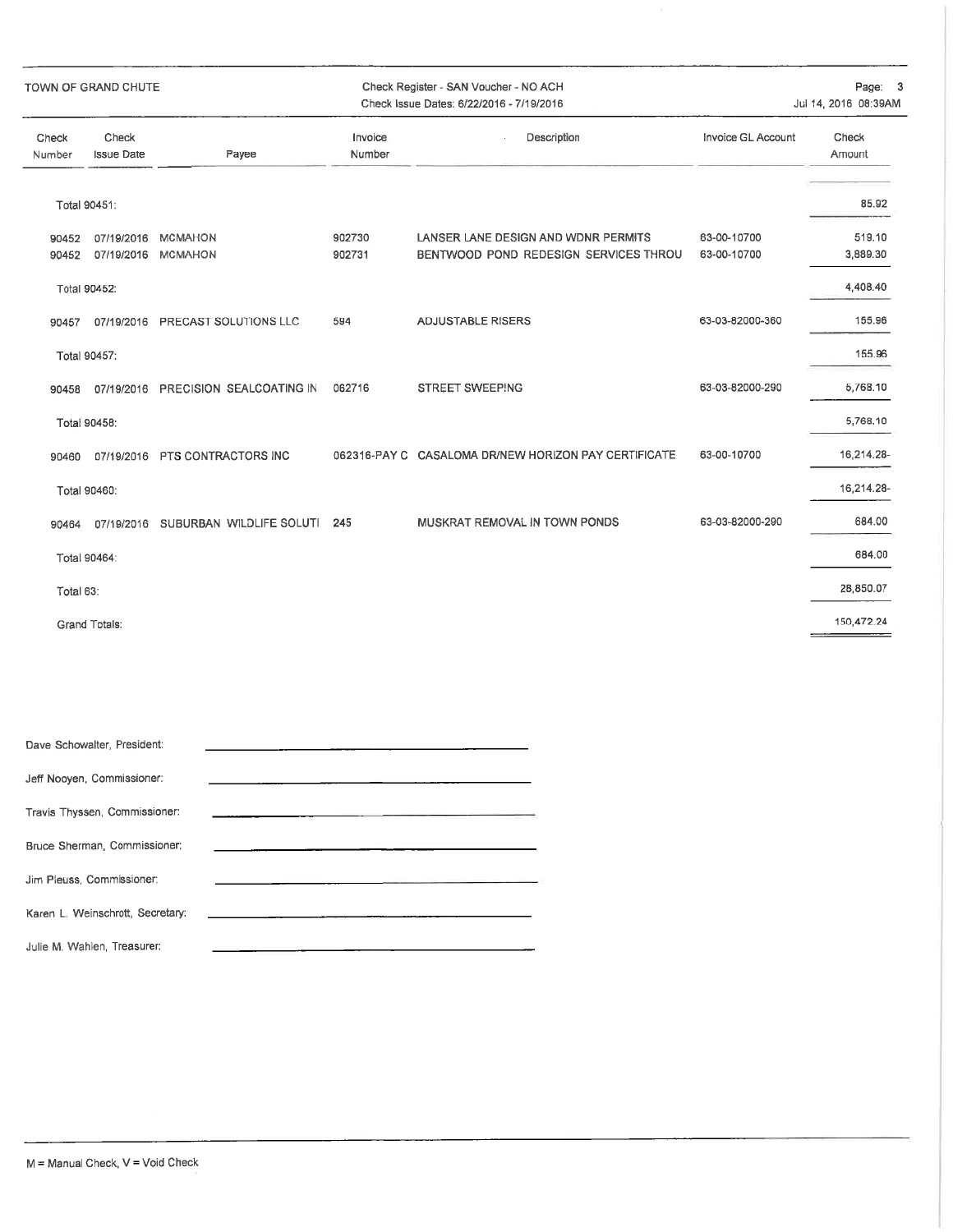|    |                 | TOWN OF GRAND CHUTE        |                                                       |                    | Check Register - SAN Voucher - NO ACH<br>Check Issue Dates: 6/22/2016 - 7/19/2016              |                                | Page: 1<br>Jul 14, 2016 08:39AM |  |
|----|-----------------|----------------------------|-------------------------------------------------------|--------------------|------------------------------------------------------------------------------------------------|--------------------------------|---------------------------------|--|
|    | Check<br>Number | Check<br><b>Issue Date</b> | Payee                                                 | Invoice<br>Number  | Description                                                                                    | <b>Invoice GL Account</b>      | Check<br>Amount                 |  |
| 61 | 90403           | 07/05/2016                 | <b>JIM FISCHER INC</b>                                | 1083918-IN         | REPAIR WATERMAIN BREAK PATCHES                                                                 | 61-01-67300-390                | 6,577.00                        |  |
|    |                 | Total 90403:               |                                                       |                    |                                                                                                |                                | 6,577.00                        |  |
|    | 90407<br>90407  | 07/05/2016<br>07/05/2016   | <b>MCMAHON</b><br>MCMAHON                             | 902478<br>902544   | EDGEWOOD ACRES 3RD ADDN WATER MAIN CON 61-00-10700<br>INTEGRITY WAY/MICHAELS DR WATER MAIN CON | 61-00-10700                    | 3,744.40<br>1,676.30            |  |
|    |                 | Total 90407:               |                                                       |                    |                                                                                                |                                | 5,420.70                        |  |
|    | 90408<br>90408  | 07/05/2016                 | MIDWEST TESTING LLC<br>07/05/2016 MIDWEST TESTING LLC | 3837<br>3844       | SENSUS METER REPLACEMENT<br>SENSUS METER INSTALLATION                                          | 61-00-10700<br>61-00-10700     | 15,565.00<br>26,987,50          |  |
|    | Total 90408:    |                            |                                                       |                    |                                                                                                |                                | 42,552.50                       |  |
|    | 90428           |                            | 07/05/2016 WITTHUHN PRINTING CO. INC                  | 6183               | <b>CCR REPORT</b>                                                                              | 61-01-92100-320                | 1,798.70                        |  |
|    | Total 90428:    |                            |                                                       |                    |                                                                                                |                                | 1,798.70                        |  |
|    | 90433           |                            | 07/19/2016 AL DIX CONCRETE                            | 062316             | REPLACE CURB AND GUTTER                                                                        | 61-01-67500-390                | 3,618.00                        |  |
|    |                 | Total 90433:               |                                                       |                    |                                                                                                |                                | 3,618.00                        |  |
|    | 90445           | 07/19/2016                 | <b>GRAND CHUTE UTILITIES</b>                          | 070316-33026       | STORMWATER BILL FIRST AVE BOOSTER STATIO                                                       | 61-01-62400-390                | 19.97                           |  |
|    | Total 90445:    |                            |                                                       |                    |                                                                                                |                                | 19,97                           |  |
|    | 90446<br>90446  | 07/19/2016<br>07/19/2016   | HD SUPPLY WATERWORKS L<br>HD SUPPLY WATERWORKS L      | F757912<br>F766816 | <b>SENSUS METERS</b><br>RUBBER WASHERS FOR METER INSTALL                                       | 61-00-10700<br>61-01-67600-390 | 20,020.00<br>28.00              |  |
|    | Total 90446:    |                            |                                                       |                    |                                                                                                |                                | 20,048.00                       |  |
|    | 90453<br>90453  | 07/19/2016<br>07/19/2016   | MIDWEST TESTING LLC<br>MIDWEST TESTING LLC            | 3853<br>3858       | SENUS METER INSTALLATION<br>SENSUS METER INSTALLATION                                          | 61-00-10700<br>61-00-10700     | 15,595.00<br>17,810.00          |  |
|    |                 | Total 90453:               |                                                       |                    |                                                                                                |                                | 33,405.00                       |  |
|    | Total 61:       |                            |                                                       |                    |                                                                                                |                                | 113,439.87                      |  |
| 62 | 90394           |                            | 07/05/2016 DIGGERS HOTLINE                            |                    | 160639201 PP 2ND INSTALLMENT PAYMENT                                                           | 62-02-82700-290                | 2,945.60                        |  |
|    |                 | Total 90394:               |                                                       |                    |                                                                                                |                                | 2,945.60                        |  |
|    | 90407<br>90407  |                            | 07/05/2016 MCMAHON<br>07/05/2016 MCMAHON              | 902477<br>902525   | EDGEWOOD ACRES 3RD ADDN SANITARY SEWER<br>2015 SANTIARY SEWER TELEVISING SERVICES T            | 62-00-10700<br>62-02-85203-210 | 5,003.00<br>107.00              |  |
|    |                 | Total 90407:               |                                                       |                    |                                                                                                |                                | 5,110.00                        |  |
|    |                 |                            | 90415 07/05/2016 PRECAST SOLUTIONS LLC                | 521                | ADJUSTABLE RING 2 INCH                                                                         | 62-02-82700-340                | 119.96                          |  |
|    |                 | Total 90415:               |                                                       |                    |                                                                                                |                                | 119.96                          |  |
|    | 90445           |                            | 07/19/2016 GRAND CHUTE UTILITIES                      |                    | 070316-33028 STORM WATER BILL CAPITOL DR LIFT STATION                                          | 62-02-83200-390                | 6.74                            |  |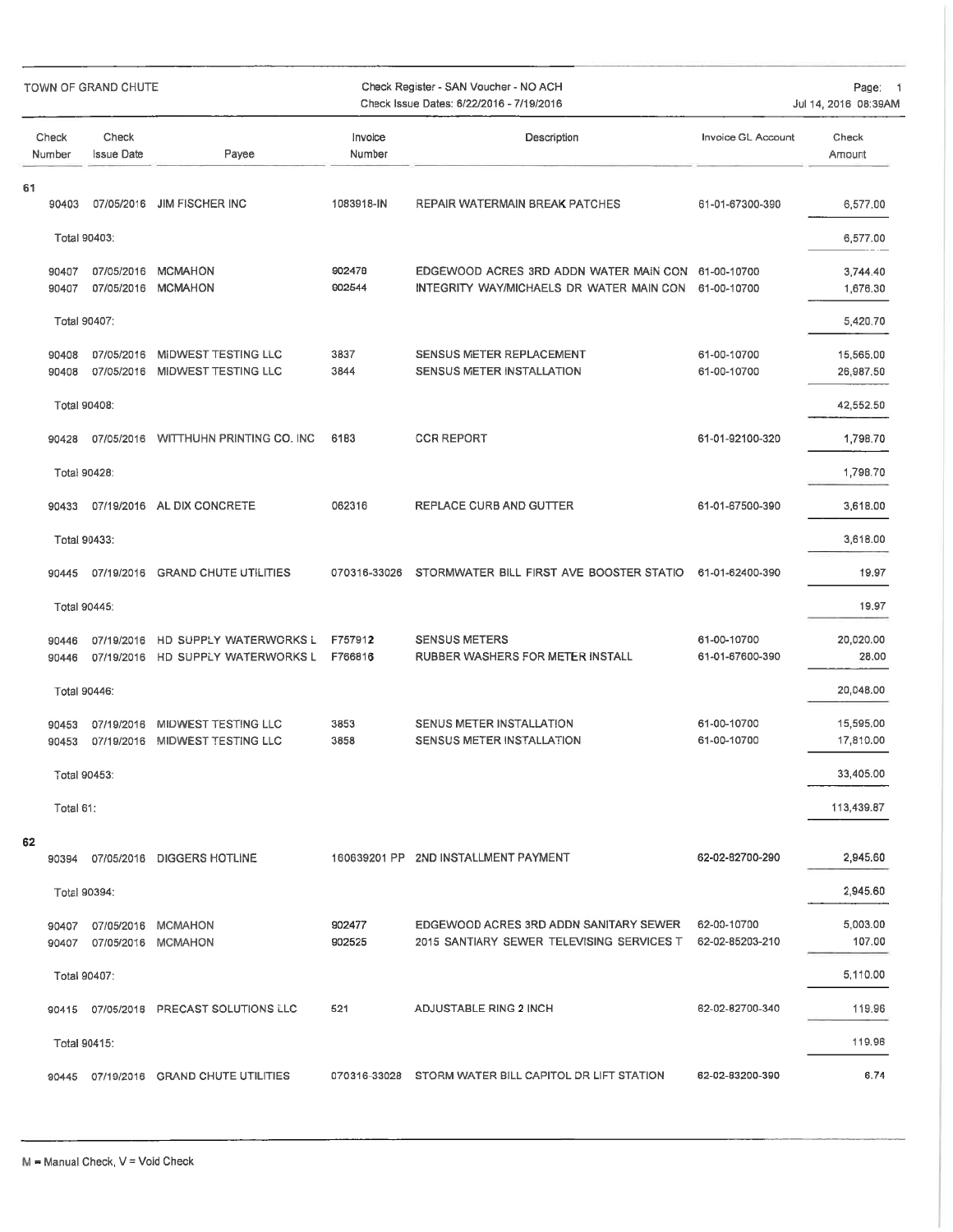| Check Register - SAN Voucher - NO ACH<br>TOWN OF GRAND CHUTE<br>Check Issue Dates: 6/22/2016 - 7/19/2016 |                            |                                      | Page: 2<br>Jul 14, 2016 08:39AM |                                                                                                     |                    |                 |
|----------------------------------------------------------------------------------------------------------|----------------------------|--------------------------------------|---------------------------------|-----------------------------------------------------------------------------------------------------|--------------------|-----------------|
| Check<br>Number                                                                                          | Check<br><b>Issue Date</b> | Payee                                | Invoice<br>Number               | Description                                                                                         | Invoice GL Account | Check<br>Amount |
|                                                                                                          | Total 90445:               |                                      |                                 |                                                                                                     |                    | 6.74            |
| Total 62:                                                                                                |                            |                                      |                                 |                                                                                                     |                    | 8,182.30        |
| 63                                                                                                       |                            |                                      |                                 |                                                                                                     |                    |                 |
| 90379                                                                                                    |                            | 06/27/2016 WE ENERGIES               | 0475-274-330                    | GAS & ELECTRIC BILL MAY 2016                                                                        | 63-03-82000-220    | 6,920.72        |
|                                                                                                          | Total 90379:               |                                      |                                 |                                                                                                     |                    | 6,920.72        |
| 90391                                                                                                    |                            | 07/05/2016 CITY OF NEENAH            | 35702                           | <b>INSURANCE</b>                                                                                    | 63-03-82000-134    | 154.35          |
|                                                                                                          | Total 90391:               |                                      |                                 |                                                                                                     |                    | 154.35          |
| 90407                                                                                                    | 07/05/2016                 | <b>MCMAHON</b>                       | 902396                          | UNPS PLANNING GRANT                                                                                 | 63-03-82000-210    | 12,664.00       |
| 90407                                                                                                    |                            | 07/05/2016 MCMAHON                   | 902397                          | LANSER LANE DESIGN AND WDNR PERMIT SERVI                                                            | 63-00-10700        | 311.28          |
| 90407                                                                                                    | 07/05/2016                 | <b>MCMAHON</b>                       | 902398                          | AMBERWOOD DITCHING SERVICES THROUGH 4/3                                                             | 63-00-10700        | 383,30          |
| 90407                                                                                                    |                            | 07/05/2016 MCMAHON                   | 902400                          | MUNICIPAL GARAGE SWPPP                                                                              | 63-03-82000-210    | 396.50          |
| 90407                                                                                                    | 07/05/2016                 | <b>MCMAHON</b>                       | 902476                          | EDGEWOOD ACRES 3RD ADDITION STORM SEWE 63-00-10700                                                  |                    | 3,740.35        |
| 90407                                                                                                    | 07/05/2016                 | <b>MCMAHON</b>                       | 902514                          | <b>MUD CREEK DREDGING</b>                                                                           | 63-00-10700        | 1,336.70        |
| 90407                                                                                                    | 07/05/2016                 | <b>MCMAHON</b>                       | 902517                          | HICKORY FARM STORM SEWER CONSTRUCTION                                                               | 63-00-10700        | 3,747.98        |
| 90407                                                                                                    |                            | 07/05/2016 MCMAHON                   | 902520                          | FOREST VIEW ESTATES STORM SEWER CONSTR                                                              | 63-00-10700        | 315.00          |
|                                                                                                          | Total 90407:               |                                      |                                 |                                                                                                     |                    | 22,895.11       |
| 90411                                                                                                    |                            | 07/05/2016 OUTAGAMIE COUNTY TREAS    | 110052                          | DISPOSAL OF STREET SWEEPINGS                                                                        | 63-03-82000-290    | 1,678.95        |
|                                                                                                          | Total 90411:               |                                      |                                 |                                                                                                     |                    | 1,678.95        |
| 90415                                                                                                    |                            | 07/05/2016 PRECAST SOLUTIONS LLC     | 551                             | <b>RISER RINGS</b>                                                                                  | 63-03-82000-340    | 290.97          |
|                                                                                                          | Total 90415:               |                                      |                                 |                                                                                                     |                    | 290.97          |
| 90416                                                                                                    |                            | 07/05/2016 PRECISION SEALCOATING IN  | 061616                          | <b>STREET SWEEPING</b>                                                                              | 63-03-82000-290    | 5,916.00        |
|                                                                                                          | Total 90416:               |                                      |                                 |                                                                                                     |                    | 5,916.00        |
| 90428                                                                                                    |                            | 07/05/2016 WITTHUHN PRINTING CO. INC | 6168                            | CROSS CONNECTION SURVEY FORMS                                                                       | 63-03-82000-320    | 330.30          |
|                                                                                                          | Total 90428:               |                                      |                                 |                                                                                                     |                    | 330.30          |
|                                                                                                          |                            | 90431 07/19/2016 US POSTMASTER       | 07062016                        | UTILITY BILL POSTAGE                                                                                | 63-03-82000-311    | 1,754.04        |
|                                                                                                          | Total 90431:               |                                      |                                 |                                                                                                     |                    | 1,754.04        |
|                                                                                                          |                            |                                      |                                 | 07/19/2016 HEARTLAND BUSINESS SYST HBS00529726 VMWARE SUPPORT CONTRACT                              | 63-03-82000-290    | 330.00          |
| 90447                                                                                                    |                            |                                      |                                 |                                                                                                     |                    |                 |
|                                                                                                          | Total 90447:               |                                      |                                 |                                                                                                     |                    | 330.00          |
| 90449                                                                                                    |                            |                                      |                                 | 07/19/2016 KRUCZEK CONSTRUCTION IN 061616-PAY C HICKORY FARM LANE STORM SEWER PAY CERTI 63-00-10700 |                    | 6,308.47-       |
|                                                                                                          | Total 90449:               |                                      |                                 |                                                                                                     |                    | 6,308.47-       |
| 90451                                                                                                    |                            | 07/19/2016 MARCO INC NW7128          | INV3266641                      | <b>PRINTER STAND</b>                                                                                | 63-00-37200        | 85,92           |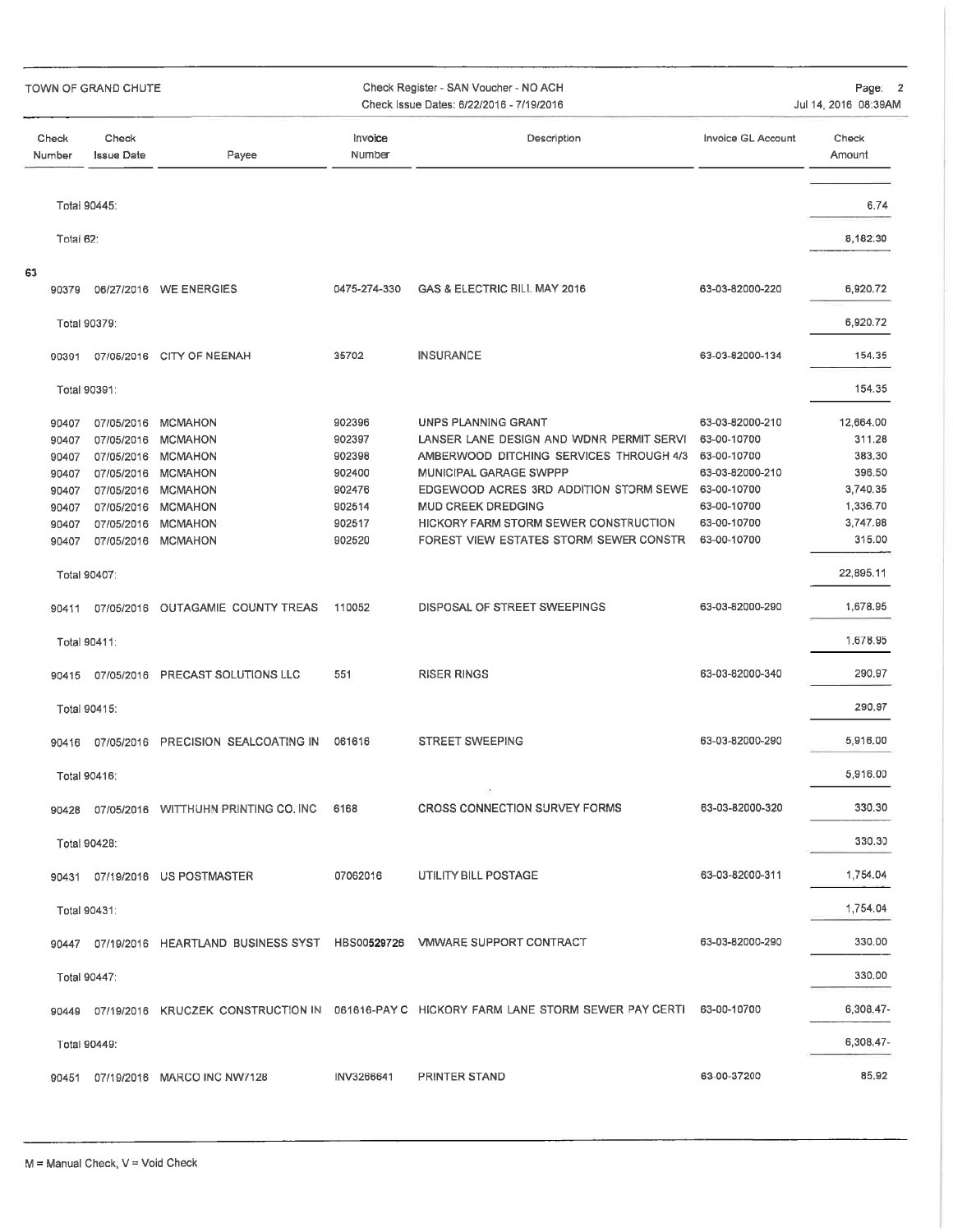| TOWN OF GRAND CHUTE | Check Register - ACH SAN Prepayment Report |  |
|---------------------|--------------------------------------------|--|
|                     | Check Issue Dates: 6/14/2016 - 7/13/2016   |  |

Page: 1 Jul 14, 2016 08:38AM

| Check<br><b>Issue Date</b> | Payee                       | Invoice<br>Number | Description                                             | Invoice GL Acct | Check<br>Amount |
|----------------------------|-----------------------------|-------------------|---------------------------------------------------------|-----------------|-----------------|
| 61                         |                             |                   |                                                         |                 |                 |
| 06/21/2016                 | <b>JP MORGAN CHASE</b>      | JUNE16-213        | <b>CC-DAVIES WATER #1476HOSE BIBS/WIRE</b>              | 61-00-10700     | 3,738.37        |
| 06/21/2016                 | <b>JP MORGAN CHASE</b>      | <b>JUNE16-214</b> | CC-CDW GOVERNMENT61-00-39110 COMPUTERS (10%)            | 61-00-39110     | 1,668.00        |
| 06/21/2016                 | <b>JP MORGAN CHASE</b>      | JUNE16-215        | <b>CC-WW GRAINGERCABLE TIES</b>                         | 61-01-66300-390 | 228.00          |
| 06/21/2016                 | <b>JP MORGAN CHASE</b>      | JUNE16-216        | CC-UFIRST *UNIFIRST CORPUNIFORMS-WATER (10.77%)         | 61-01-66500-291 | 149.70          |
| 06/21/2016                 | <b>JP MORGAN CHASE</b>      | JUNE16-217        | <b>CC-NORTHERN LAKE SERVICE, WATER SAMPLES</b>          | 61-01-67300-390 | 560.00          |
| 06/21/2016                 | <b>JP MORGAN CHASE</b>      | <b>JUNE16-218</b> | <b>CC-LAWSON PRODUCTSNUTS AND BOLTS</b>                 | 61-01-67300-390 | 241.97          |
| 06/21/2016                 | <b>JP MORGAN CHASE</b>      | <b>JUNE16-219</b> | <b>CC-CLEAN WATER TESTING LLWATER SAMPLES</b>           | 61-01-67300-390 | 120.00          |
| 06/21/2016                 | <b>JP MORGAN CHASE</b>      | <b>JUNE16-220</b> | <b>CC-CLEAN WATER TESTING LLWATER SAMPLES</b>           | 61-01-67300-390 | 120.00          |
| 06/21/2016                 | <b>JP MORGAN CHASE</b>      | <b>JUNE16-221</b> | <b>CC-CLEAN WATER TESTING LLWATER SAMPLES</b>           | 61-01-67300-390 | 135.00          |
| 06/21/2016                 | <b>JP MORGAN CHASE</b>      | <b>JUNE16-222</b> | CC-DAVIES WATER #1476CURB BOX LID                       | 61-01-67500-390 | 64.41           |
| 06/21/2016                 | <b>JP MORGAN CHASE</b>      | <b>JUNE16-223</b> | <b>CC-WW GRAINGERTHREADED NIPPLES</b>                   | 61-01-67500-390 | 972.92          |
|                            | 06/21/2016 JP MORGAN CHASE  | <b>JUNE16-224</b> | <b>CC-WW GRAINGERTHREADDED NIPPLE</b>                   | 61-01-67500-390 | 48.42           |
| 06/21/2016                 | <b>JP MORGAN CHASE</b>      | <b>JUNE16-225</b> | <b>CC-WW GRAINGERTHREDDED NIPPLE</b>                    | 61-01-67500-390 | 8.07            |
| 06/21/2016                 | <b>JP MORGAN CHASE</b>      | <b>JUNE16-226</b> | <b>CC-DAVIES WATER #1476CURB BOX</b>                    | 61-01-67500-390 | 300.48          |
| 06/21/2016                 | JP MORGAN CHASE             | <b>JUNE16-227</b> | <b>CC-DAVIES WATER #1476CURB BOX PARTS</b>              | 61-01-67500-390 | 91.35           |
|                            | 06/21/2016 JP MORGAN CHASE  | <b>JUNE16-228</b> | CC-USA BLUE BOOKLEAD SEALS                              | 61-01-67600-390 | 735.76          |
| 06/21/2016                 | <b>JP MORGAN CHASE</b>      | <b>JUNE16-229</b> | CC-THE HOME DEPOT 4903PARTS AND TOOLS FOR METER REPLAC  | 61-01-67600-390 | 300.54          |
| 06/21/2016                 | <b>JP MORGAN CHASE</b>      | <b>JUNE16-230</b> | CC-THE HOME DEPOT 4903THERMOSTAT WIRE                   | 61-01-67600-390 | 188.91          |
| 06/21/2016                 | <b>JP MORGAN CHASE</b>      | <b>JUNE16-231</b> | CC-DAVIES WATER #1476RAPTOR HYD WRENCH                  | 61-01-67700-390 | 74.68           |
| 06/21/2016                 | <b>JP MORGAN CHASE</b>      | <b>JUNE16-232</b> | <b>CC-CDW GOVERNMENTCOMPUTERS (10%)</b>                 | 61-01-92300-290 | 525.33          |
|                            | 06/21/2016 JP MORGAN CHASE  | JUNE16-233        | <b>CC-CDW GOVERNMENTCOMPUTERS (10%)</b>                 | 61-01-92300-290 | 3,575.36        |
| 06/21/2016                 | <b>JP MORGAN CHASE</b>      | <b>JUNE16-234</b> | CC-EMC INSURANCE COMPANIE!NSURANCE (11.98%)             | 61-01-92400-510 | 35,898.38       |
| 06/21/2016                 | JP MORGAN CHASE             | JUNE16-235        | CC-AMERICAN PUBLIC WORKSCONFERENCE REGISTRATION (50%)   | 61-01-93000-330 | 35.00           |
|                            | Total 160621010:            |                   |                                                         |                 | 49,780.65       |
| Total 61:                  |                             |                   |                                                         |                 | 49,780.65       |
| 62                         |                             |                   |                                                         |                 |                 |
|                            | 06/20/2016 CITY OF APPLETON | 062016            | MEMORY MELODY SEWER VOLUME CHARGE                       | 62-02-82600-290 | 428,584.00      |
|                            | Total 160620001:            |                   |                                                         |                 | 428,584.00      |
| 06/21/2016                 | <b>JP MORGAN CHASE</b>      | <b>JUNE16-236</b> | CC-CDW GOVERNMENT62-00-39110 COMPUTERS (10%)            | 62-00-39110     | 1,668.00        |
| 06/21/2016                 | <b>JP MORGAN CHASE</b>      | <b>JUNE16-237</b> | CC-UFIRST *UNIFIRST CORPUNIFORMS-SEWER (10.77%)         | 62-02-82700-291 | 149.70          |
|                            | 06/21/2016 JP MORGAN CHASE  | JUNE16-238        | <b>CC-RED WINGS STORESAFETY BOOTS</b>                   | 62-02-82700-291 | 125.00          |
|                            | 06/21/2016 JP MORGAN CHASE  | JUNE16-239        | <b>CC-NORTHSIDE TRUE VALUEKEYS</b>                      | 62-02-82700-390 | 12.09           |
|                            | 06/21/2016 JP MORGAN CHASE  | <b>JUNE16-240</b> | CC-IN *ENVIROTECH EQUIPMEANTI BLAST SEWER NOZZLE        | 62-02-83100-390 | 115.36          |
|                            | 06/21/2016 JP MORGAN CHASE  | <b>JUNE16-241</b> | <b>CC-DAVIES WATER #1476MANHOLE FRAME</b>               | 62-02-83100-390 | 301.00          |
|                            | 06/21/2016 JP MORGAN CHASE  | <b>JUNE16-242</b> | <b>CC-THE HOME DEPOT 4903RETURNED OUTLET</b>            | 62-02-83200-390 | 12.97-          |
|                            | 06/21/2016 JP MORGAN CHASE  | <b>JUNE16-243</b> | <b>CC-MOTION INDUSTRIES WI02BELT</b>                    | 62-02-83200-390 | 48.36           |
|                            | 06/21/2016 JP MORGAN CHASE  | <b>JUNE16-244</b> | <b>CC-WW GRAINGERPIN LUG SWIVEL</b>                     | 62-02-83200-390 | 114.60          |
|                            | 06/21/2016 JP MORGAN CHASE  | <b>JUNE16-245</b> | CC-CDW GOVERNMENTCOMPUTERS (10%)                        | 62-02-85100-290 | 525.33          |
|                            | 06/21/2016 JP MORGAN CHASE  | <b>JUNE16-246</b> | CC-BADGER MAILING & SHIPPINSERTING MACHINE SERVICE CALL | 62-02-85100-290 | 225.00          |
|                            | 06/21/2016 JP MORGAN CHASE  | <b>JUNE16-247</b> | CC-CDW GOVERNMENTCOMPUTERS (10%)                        | 62-02-85100-290 | 3,575.36        |
|                            | 06/21/2016 JP MORGAN CHASE  | <b>JUNE16-248</b> | CC-AMERICAN PUBLIC WORKSCONFERENCE REGISTRATION (50%)   | 62-02-85100-330 | 35.00           |
|                            | 06/21/2016 JP MORGAN CHASE  | <b>JUNE16-249</b> | CC-EMC INSURANCE COMPANIEINSURANCE (11.98%)             | 62-02-85300-390 | 35,898.38       |
|                            | Total 160621010:            |                   |                                                         |                 | 42,780.21       |
| Total 62:                  |                             |                   |                                                         |                 | 471,364.21      |
| 63                         |                             |                   |                                                         |                 |                 |
|                            | 06/21/2016 JP MORGAN CHASE  | <b>JUNE16-250</b> | CC-CDW GOVERNMENT63-00-37200 COMPUTERS (10%)            | 63-00-37200     | 1,668.00        |
|                            | 06/21/2016 JP MORGAN CHASE  | <b>JUNE16-251</b> | CC-CDW GOVERNMENTCOMPUTERS (10%)                        | 63-03-82000-290 | 525.33          |
|                            | 06/21/2016 JP MORGAN CHASE  | <b>JUNE16-252</b> | CC-CDW GOVERNMENTCOMPUTERS (10%)                        | 63-03-82000-290 | 3,575.36        |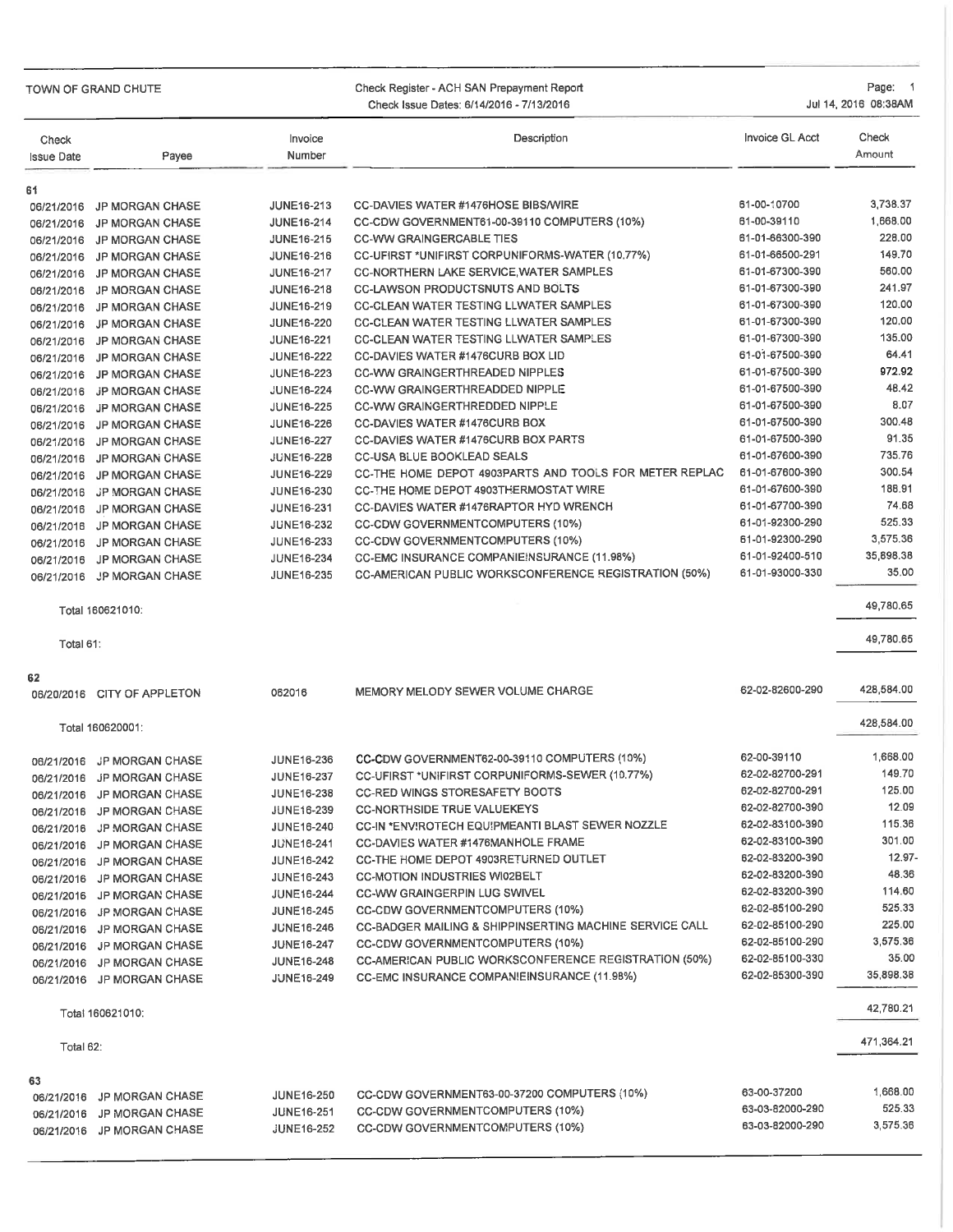TOWN OF GRAND CHUTE

#### Check Register - ACH SAN Prepayment Report Check Issue Dates: 6/14/2016 - 7/13/2016

Page: 2 Jul 14, 2016 08:38AM

| Check<br><b>Issue Date</b> | Pavee                      | Invoice<br>Number | Description                                | Invoice GL Acct | Check<br>Amount |
|----------------------------|----------------------------|-------------------|--------------------------------------------|-----------------|-----------------|
|                            | 06/21/2016 JP MORGAN CHASE | <b>JUNE16-253</b> | CC-DAVIES WATER #1476RUBBER GROUND RING    | 63-03-82000-340 | 155.00          |
|                            | 06/21/2016 JP MORGAN CHASE | JUNE16-254        | CC-EMC INSURANCE COMPANIEINSURANCE (4.79%) | 63-03-82000-510 | 14.359.35       |

Total 160621010:

Total 63:

Grand Totals:

20,283.04

20,283.04

541,427.90

Lana Subinechool du M16/16 Karen L. Weinschrott, Secretary: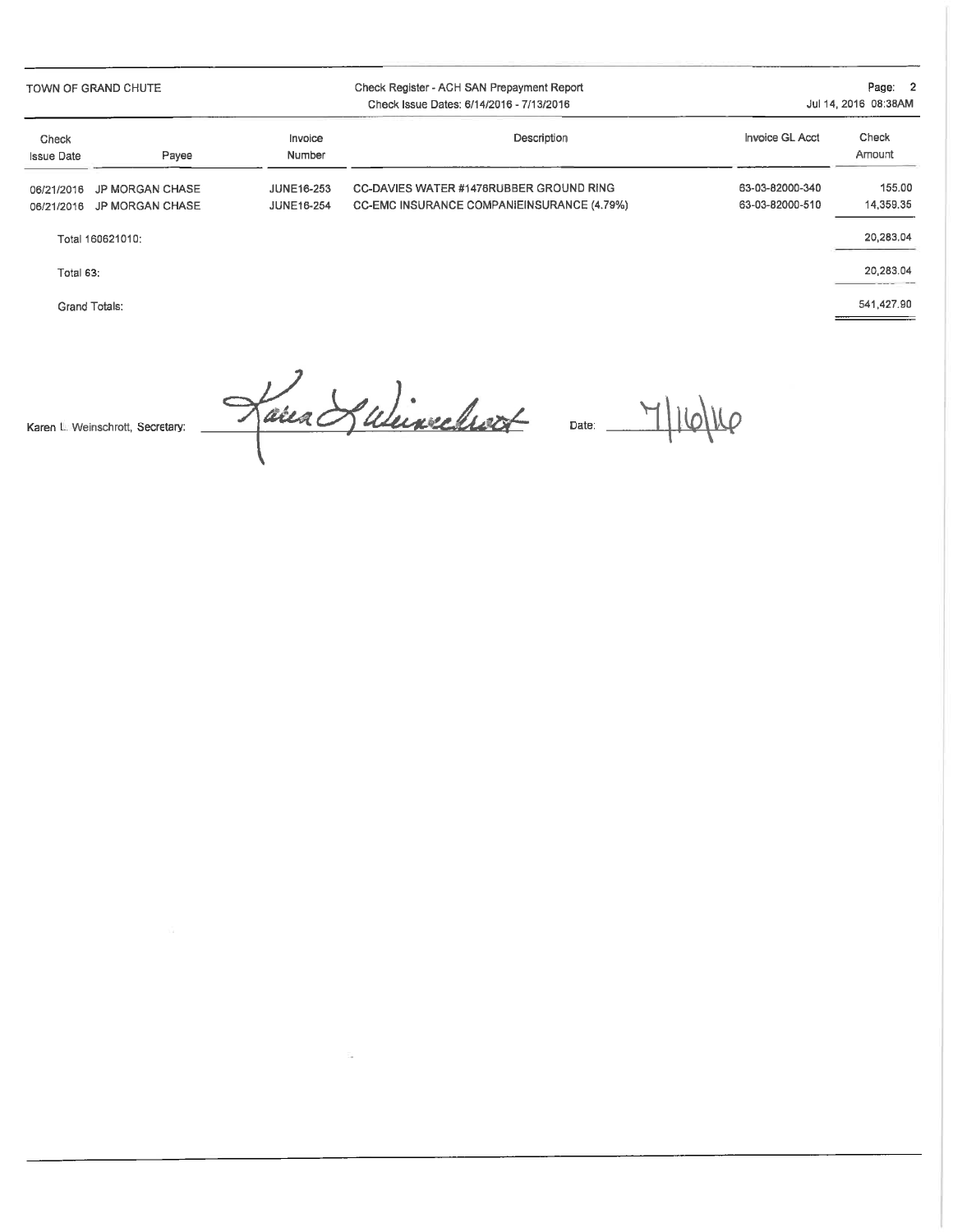#### TOWN OF GRAND CHUTE **SANITARY DISTRICT #1 2016 BUDGET STATEMENT MAY 2016**

|                                   | F 41 6<br><b>BUDGET</b>     | (durinalum<br>MONTH | 2016<br>MID        | $\frac{9}{2}$<br>BUDGETI | <b>REMAINING</b><br>EUDGET |
|-----------------------------------|-----------------------------|---------------------|--------------------|--------------------------|----------------------------|
|                                   |                             |                     |                    |                          |                            |
| <b>EXPENSES</b>                   |                             |                     |                    |                          |                            |
| <b>PERSONNEL</b>                  | 515,980                     | 31,512              | 173,711            | 34%                      | 342,269                    |
| <b>OPERATIONS AND MAINTENANCE</b> | 5,479,370                   | 698,986             | 961,447            | 18%                      | 4,517,923                  |
| Subtotal Operating Expense        | 5995350                     | 730,497             | 1,135,158          | 19%                      | 4,860,192                  |
| <b>DEBT SERVICE</b>               | 470,000                     |                     | 40,000             | 9%                       | 430,000                    |
| <b>CAPITAL IMPROVEMENTS</b>       | 1,016,920                   | 77,268              | 270,215            | 27%                      | 746,705                    |
| Subtotal Capital Experises        | 1486,920                    | 77,268              | ridpilt            | 21%                      | (相応死に非                     |
|                                   |                             |                     |                    |                          |                            |
| 1007.明亮的日本                        | 迷びを通                        | <b>EDRACE</b>       | <b>IRLEE IEI</b>   | neva                     | <b>EARCACEA</b>            |
| <b>REVENUES</b>                   |                             |                     |                    |                          |                            |
|                                   |                             |                     |                    |                          |                            |
| <b>Operating Revenues</b>         | 6 627 826                   | 738,965             | 11976.0161         | 30%                      |                            |
| <b>Capital Revenues</b>           | 1012000                     | 1,856               | 3.267              | 0%                       |                            |
| <b>FOUNDREADERS</b>               |                             |                     |                    |                          | 4,651,810<br><b>INGRAS</b> |
|                                   | <b>FACELLEZE</b><br>632 476 | <b>MIEZI</b>        | IKTERBI<br>840,857 | 26%                      | EKINGERI                   |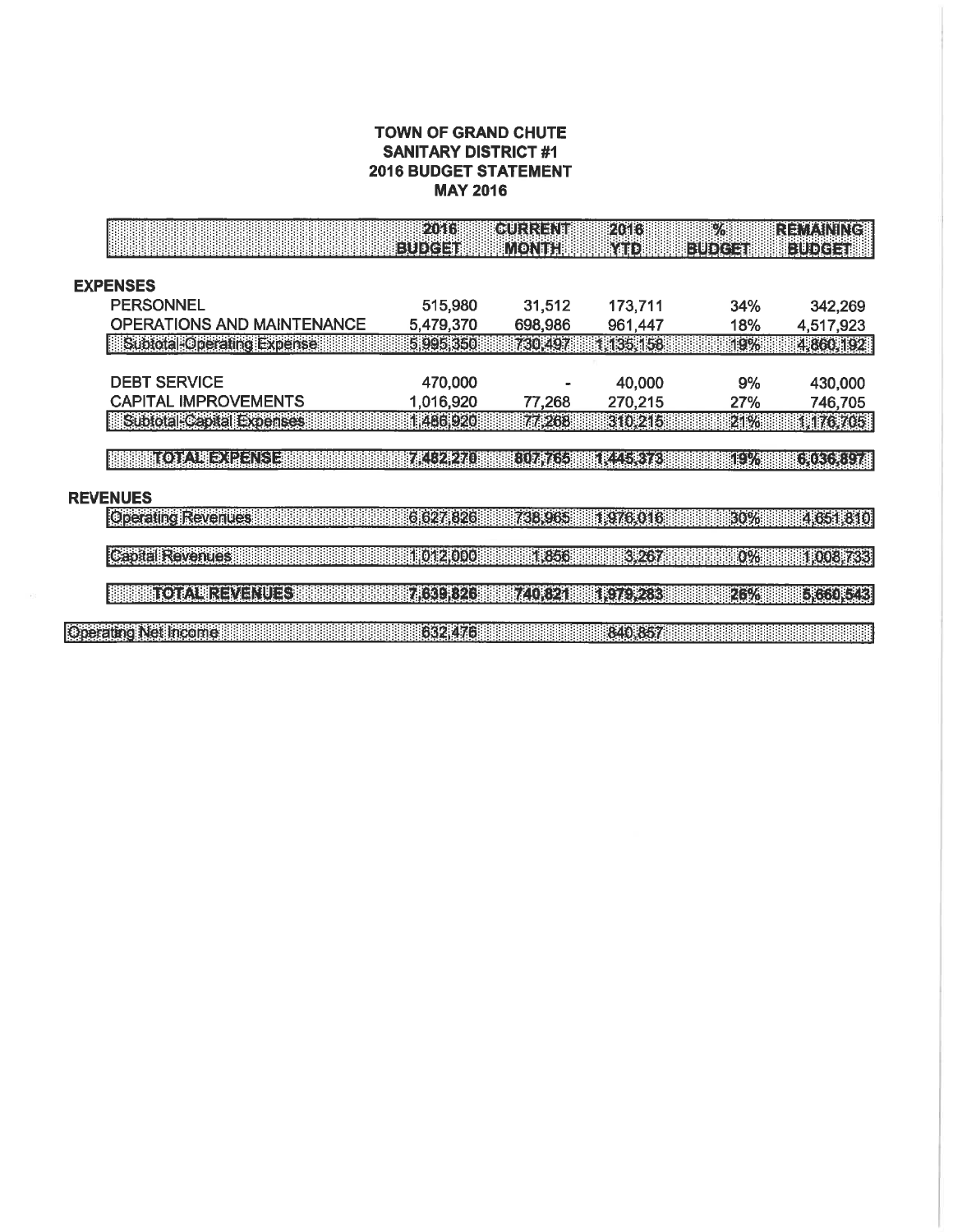#### TOWN OF GRAND CHUTE **SANITARY DISTRICT #2 2016 BUDGET STATEMENT MAY 2016**

|                                   | 2016<br><b>BUDGET</b> | <b>CURRENT</b><br><b>MONTH</b> | 2016<br><b>YTD</b> | %<br><b>BUDGET!</b> | <b>REMAINING</b><br><b>BUDGET</b> |
|-----------------------------------|-----------------------|--------------------------------|--------------------|---------------------|-----------------------------------|
| <b>EXPENSES</b>                   |                       |                                |                    |                     |                                   |
| <b>PERSONNEL</b>                  | 352,570               | 29,166                         | 130,609            | 37%                 | 221,961                           |
| <b>OPERATIONS AND MAINTENANCE</b> | 2,369,855             | 301,362                        | 592,677            | 25%                 | 1,777,178                         |
| Subtotal-Operating Expense        | 2,722,425             | 330,529                        | 723.285            | 27%                 | 1,999,140                         |
| <b>DEBT SERVICE</b>               | 375,000               |                                |                    | $0\%$               | 375,000                           |
| <b>CAPITAL IMPROVEMENTS</b>       | 658,800               | 26,055                         | 780,514            | 118%                | (121,714)                         |
| Subtotal-Capital Expenses         | 1,033,800             | 26,055                         | 780,514            | 75%                 | 253,286                           |
| TOTAL EXPENSE<br><b>REVENUES</b>  | 3,756,225             | 356,583                        | (1,503,799)        | 40%                 | 2,252,426                         |
| Operating Revenues                | 3,160,750             | 435,646                        | 1.019.288          | 32%                 | 2,141,462                         |
| Capital Revenues:                 | 612,000               | 1,351                          | 1,351              | $.0\%$              | 610,649                           |
| TOTAL REVENUES                    | 3,772,750             | 436,998                        | 1,020,640          | 27%                 | 2,752,110                         |
| Operating Net Income              | 438,325               |                                | 296,003            |                     |                                   |

 $\mathcal{L}^{\text{max}}$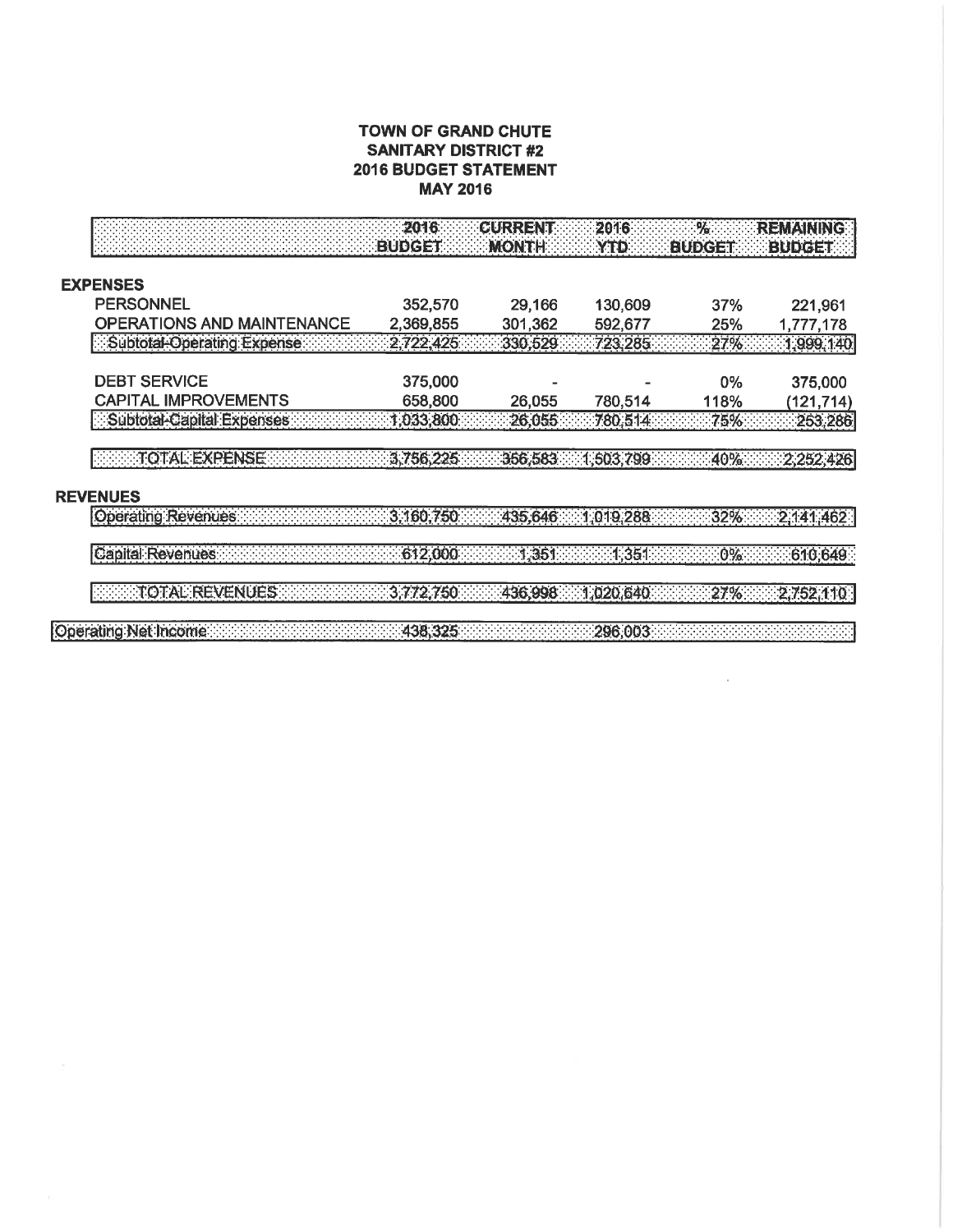#### TOWN OF GRAND CHUTE **SANITARY DISTRICT #3 2016 BUDGET STATEMENT MAY 2016**

|                                                    | 2016<br>EUDCEI         | GURRENT<br>MONTH | 2016<br>YTD            | $\frac{1}{2}$<br><b>EUDCET</b> | <b>REMAINING</b><br>EUDCET            |
|----------------------------------------------------|------------------------|------------------|------------------------|--------------------------------|---------------------------------------|
|                                                    |                        |                  |                        |                                |                                       |
| <b>EXPENSES</b>                                    |                        |                  |                        |                                |                                       |
| <b>PERSONNEL</b>                                   | 264,780                | 16,878           | 88,708                 | 34%                            | 176,072                               |
| OPERATIONS AND MAINTENANCE                         | 823,957                | 40,158           | 96,867                 | 12%                            | 727,090                               |
| Subtotal Operating Expense                         | 1,088,737              | 57,036           | 18615751               | 17%                            | <b>POENDER</b>                        |
|                                                    |                        |                  |                        |                                |                                       |
| <b>DEBT SERVICE</b><br><b>CAPITAL IMPROVEMENTS</b> | 905,000                |                  | 95,000                 | 10%                            | 810,000                               |
| <b>Stood to dialexienses</b>                       | 1,525,250<br>288012501 | 51,210<br>51,210 | 1,072,146<br>1:167:146 | 70%<br>48%                     | 453,104<br><b>IPANICI</b>             |
|                                                    |                        |                  |                        |                                |                                       |
| <b>FOLLOWED AND ALL AND</b>                        | <b>ERSTERBER</b>       | <b>INGEZIO</b>   | 眼球形                    | <b>REPA</b>                    | <b>ENICEREE</b>                       |
|                                                    |                        |                  |                        |                                |                                       |
| <b>REVENUES</b>                                    |                        |                  |                        |                                |                                       |
| <b>Operating Revenues</b>                          | 310451800              | 496,316          | 110071174              | 33%                            |                                       |
|                                                    |                        |                  |                        |                                |                                       |
|                                                    |                        |                  |                        |                                |                                       |
| <b>Capital Revenues</b>                            | 3.437,500              | 429              | 429                    | 0%                             |                                       |
|                                                    |                        |                  |                        |                                |                                       |
| <b>ROFUELLATELITES</b>                             | EXEBROO                | <b>ERSFZUJ</b>   | <b>ENGELSOZ</b>        | KRZ                            |                                       |
| Operating Net Income                               | 1,957,063              |                  | <b>B21</b> 599         |                                | 2038 626<br><b>EXECTED</b><br>REACH B |